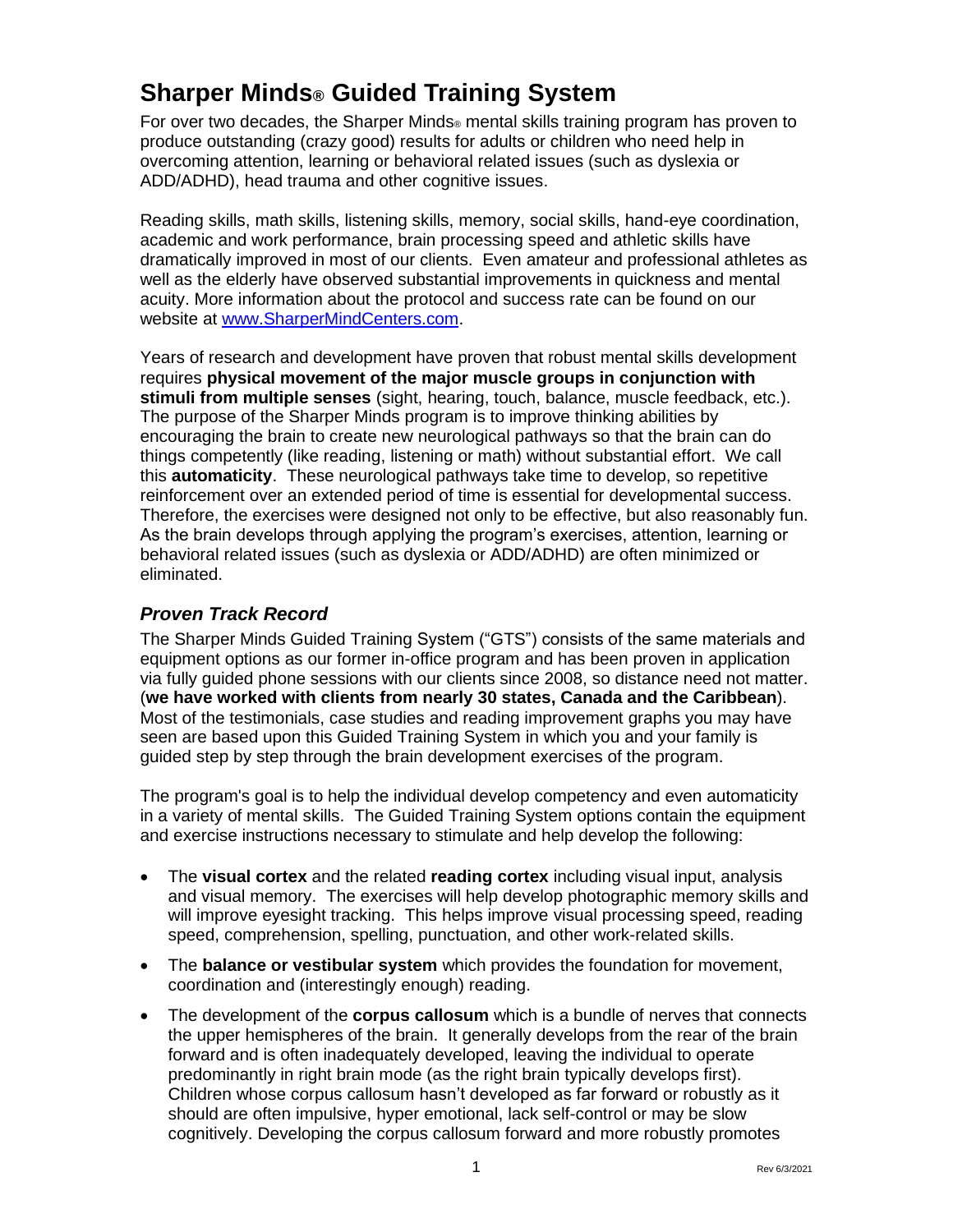connectivity between the prefrontal cortices, allowing the rational/logical left prefrontal cortex to better balance the emotional right prefrontal cortex. Developing this improves brain processing speed allowing the brain to operate more efficiently and thereby in greater biochemical balance reducing stress, depression, and anxiety. This helps reduce dependency on psychostimulant or antidepressant medications.

• The **sensory-motor cortex** including gross motor skills and fine motor skills. Developing fine motor skills/graphomotor skills allow for faster handwriting with greater clarity. Developing gross motor skills improves coordination, balance, reaction speed, and athletic ability.

### **Optional Modules**

- **Auditory Module:** (Included in our Advanced, Premium and Ultimate Guided Training Systems). An **Auditory Module** helps to develop the **auditory cortex** including auditory input, analysis and auditory memory. This helps improve listening ability, reduces misunderstandings and improved auditory memory including remembering multiple instructions. Approx. 80% of those with processing difficulties have auditory processing issues. This Module includes a number of auditory stimulation CDs and high-quality headphones, or as an excellent and popular upgrade: an iPod with 30 therapeutic music albums.
- **Detox Module:** If the individual is dealing with True ADHD (hyperactivity, impulsivity, emotional volatility), Autistic Spectrum Disorder (ASD), tics, seizures, or has celiac disease (a gluten, casein intolerance), then our detox module is imperative. Our **Detox module** rapidly and safely removes most toxins from the body including heavy metals such as mercury, lead, aluminum, tin and arsenic, and toxic chemicals including pesticides and herbicides. Helpful for removing barriers to brain development and optimizing brain development results. Families have reported very quick and noticeable reductions in severe hyperactivity and emotional volatility **if** these issues are caused or exacerbated by neurotoxins. Generally, it will also **improve immune system function, and reduce the likelihood of cancer and other diseases**. It may also reduce or eliminate seizures or tics in individuals with Autistic Spectrum Disorders and Tourette's Syndrome.

A key to the Guided Training Systems is **the personalized one-on-one phone calls** that take place between the Sharper Minds trainer and the parent, coach or solo adult **twice a month** over the course of the program (14-18 months). These will usually last about 30-60 minutes with the first two typically lasting 75-90 minutes (If face-to-face, they last about 2 hours). These are intended for guiding the family, personalized explanation, clarification, encouragement, creating the right expectations, troubleshooting, hints and tips as well **as providing the assignment sheets for the next several weeks**. The assignment sheets are e-mailed to the client who then prints and records their time and progress on them. Just prior to the phone call, the client scans and emails to their Sharper Minds trainer their filled-out assignment sheets, spelling and handwriting sheets (as applicable). This then forms the basis for each phone session.

To assist the phone sessions, the instructional materials include step-by-step videos, a detailed manual that contains photographs and step-by-step instructions and the forms and charts that the student will need to do the program. Updates including forms and videos are posted on a special section of our website that students can access. Other forms, tips and guidance will be emailed to the family as needed by the family's Sharper Minds trainer.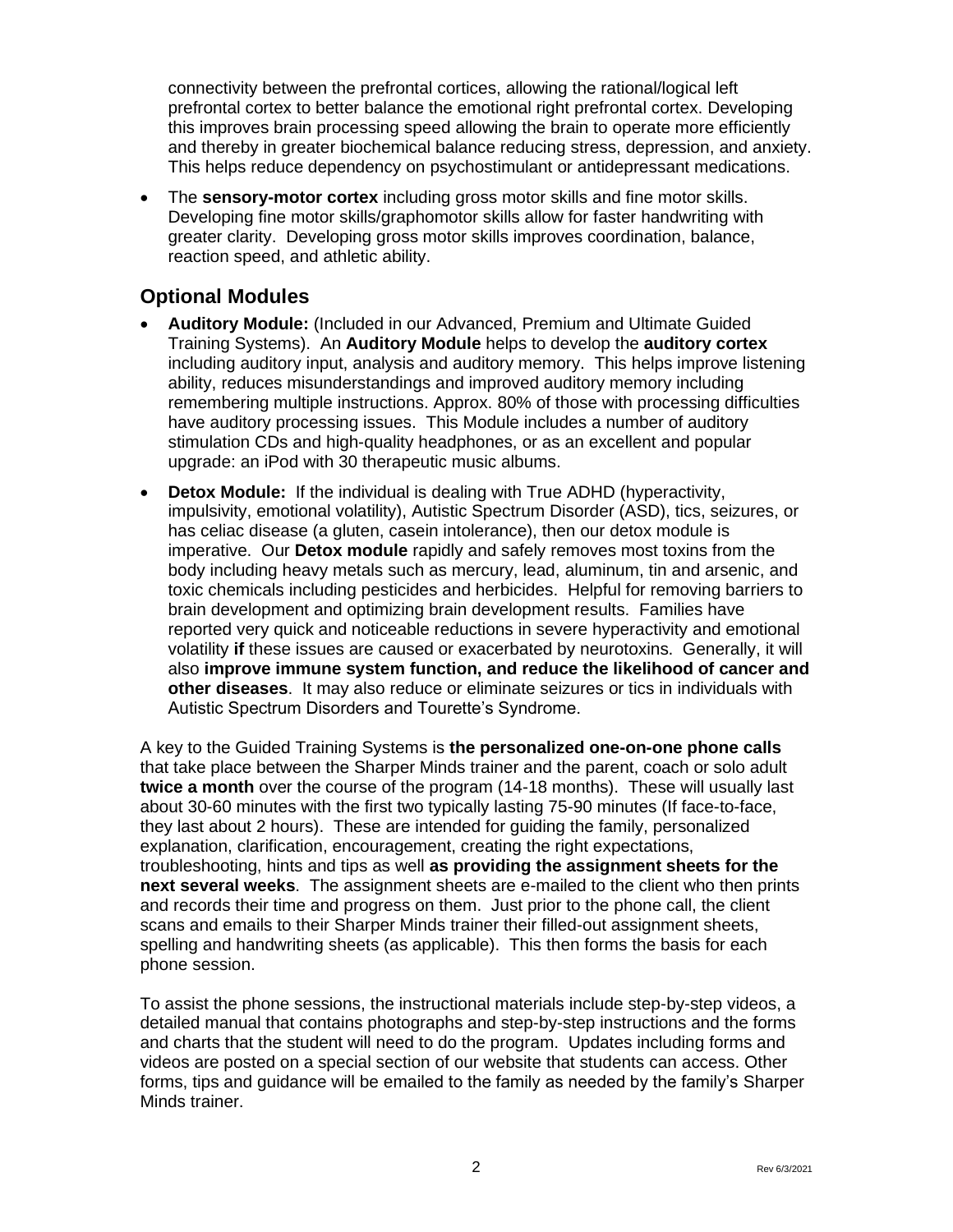We include the specialized equipment necessary to do the exercises of the program. The few things the families will need to provide are **pencils, erasers, paper, access to a computer with working printer, email**, and some method for returning the progress/time/ work sheets. This may include a scanner (use the free NAPS2 scanner software), or a scan-to-pdf app that allows a SmartPhone to make pdf files of the sheets to be sent (Tiny Scanner Pro: PDF Doc Scan app [\$4.99] recommended – Free to try).

#### *Which program option is best for you?*

Ask your potential trainer for their recommendations as to which Guided Training System would best suit your student's needs. More options are on the next page.

| <b>Improvements Noted in</b>                                                  | <b>Basic</b>            | <b>Basic</b><br>with<br><b>Detox</b> | <b>Advanced</b><br>(CDs) | <b>Ultimate</b><br>(iPod) |
|-------------------------------------------------------------------------------|-------------------------|--------------------------------------|--------------------------|---------------------------|
| Reading                                                                       | X                       | X                                    | X                        | X                         |
| Paying Attention                                                              | X                       | X                                    | Χ                        | Χ                         |
| Handwriting and Fine Motor Skills                                             | $\overline{\mathsf{x}}$ | $\overline{\mathsf{X}}$              | $\overline{\mathsf{x}}$  | $\overline{\mathsf{x}}$   |
| <b>Visual Memory</b>                                                          | X                       | Χ                                    | X                        | X                         |
| <b>Balance</b>                                                                | X                       | X                                    | X                        | $\overline{\mathsf{X}}$   |
| Hand-Eye Coordination                                                         | $\overline{\mathsf{x}}$ | $\overline{\mathsf{x}}$              | $\overline{\mathsf{x}}$  | $\overline{\mathsf{X}}$   |
| Peripheral Eyesight awareness                                                 | $\overline{\mathsf{x}}$ | $\overline{\mathsf{X}}$              | $\overline{\mathsf{x}}$  | $\overline{\mathsf{x}}$   |
| <b>Bilateral Brain Function</b>                                               | X                       | X                                    | X                        | $\overline{\mathsf{x}}$   |
| Math (multiplication and division)                                            | $\overline{\mathsf{x}}$ | $\overline{\mathsf{x}}$              | $\overline{\mathsf{x}}$  | $\overline{\mathsf{x}}$   |
| Directionality (L, R)                                                         | X                       | X                                    | X                        | $\overline{\mathsf{x}}$   |
| <b>Gross Motor Skills</b>                                                     | $\overline{\mathsf{x}}$ | $\overline{\mathsf{x}}$              | $\overline{\mathsf{x}}$  | $\overline{\mathsf{x}}$   |
| <b>Brain Processing Speed/Quickness</b>                                       | X                       | X                                    | $\overline{\mathsf{x}}$  | $\overline{\mathsf{x}}$   |
| <b>Athletic skills</b>                                                        | X                       | X                                    | X                        | X                         |
|                                                                               |                         |                                      |                          |                           |
| <b>Auditory Module(s)</b>                                                     |                         |                                      |                          |                           |
| Listening Skills, Auditory Processing                                         |                         |                                      | X                        | X                         |
| <b>Auditory Memory</b>                                                        |                         |                                      | $\overline{\mathsf{x}}$  | $\overline{\mathsf{x}}$   |
| Includes 10 CDs with therapeutic music<br>and high-quality headphones. Family |                         |                                      | X                        |                           |
| provides the CD player and batteries.                                         |                         |                                      |                          |                           |
| Includes ~30 albums of therapeutic and                                        |                         |                                      |                          |                           |
| targeted music on an iPod, and high-                                          |                         |                                      |                          | X                         |
| quality headphones.                                                           |                         |                                      |                          |                           |
|                                                                               |                         |                                      |                          |                           |
| <b>Detox Module</b>                                                           |                         |                                      |                          |                           |
| Removes neurotoxins that may be                                               |                         | X                                    |                          | X                         |
| acting as a barrier to brain development                                      |                         |                                      |                          |                           |
| Hyperactivity & Impulsivity                                                   |                         | Χ                                    |                          | X                         |
| <b>Tics &amp; Seizures</b>                                                    |                         | X                                    |                          | X                         |
| <b>Emotional volatility</b>                                                   |                         | X                                    |                          | X                         |
| <b>Autistic Spectrum Disorders</b>                                            |                         | $\overline{\mathsf{x}}$              |                          | $\overline{\mathsf{x}}$   |
| Improve immune system function                                                |                         | X                                    |                          | X                         |
| Reduce potential issues related to food                                       |                         |                                      |                          |                           |
| intolerances or allergies, Celiac sprue,                                      |                         | X                                    |                          | X                         |
| leaky gut syndrome and more.                                                  |                         |                                      |                          |                           |
| Reduce risk of cancer, Alzheimer's and                                        |                         | X                                    |                          | X                         |
| other toxin-initiated diseases                                                |                         |                                      |                          |                           |
| <b>Guaranteed</b>                                                             |                         |                                      |                          | X                         |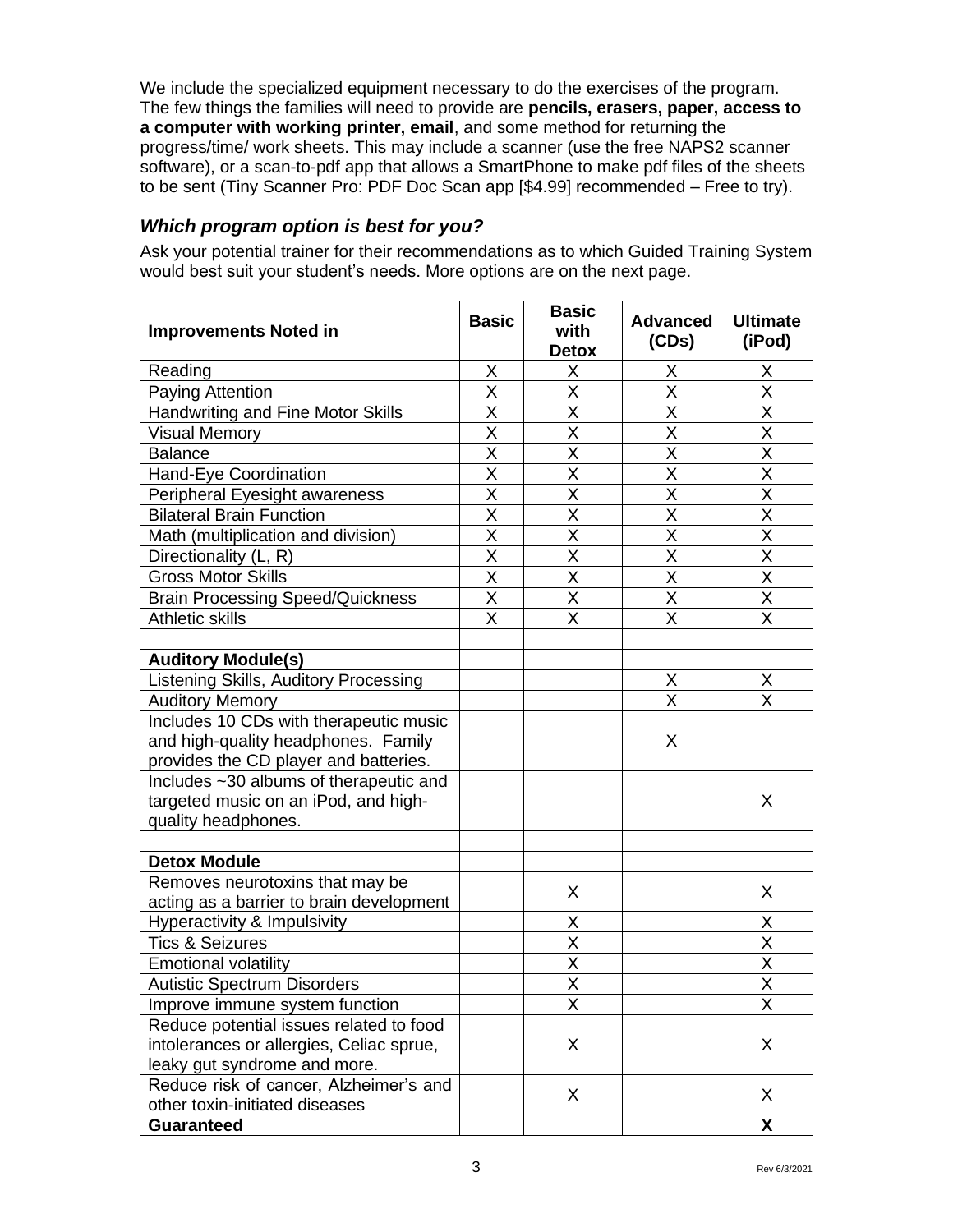#### **Guided Training Systems** (all amounts are in US dollars)\*

| <b>The</b><br>Investment* | <b>Description</b>                                                                                                                                                                                                                                                                                                                                                                                                                                                                                      |
|---------------------------|---------------------------------------------------------------------------------------------------------------------------------------------------------------------------------------------------------------------------------------------------------------------------------------------------------------------------------------------------------------------------------------------------------------------------------------------------------------------------------------------------------|
| \$3,195.00                | <b>Basic Guided Training System (GTS). Includes instructional</b><br>manual with photographs and materials (DVDs, CDs, etc.), charts &<br>forms, and the basic program equipment. It also includes 2 phone<br>sessions a month for up to 18 months from the date of sale to assist<br>with training, understanding of the materials and accountability, i.e. to<br>guide you and your family through the program.                                                                                       |
| \$3,495.00                | Basic with full Detox Module for one person                                                                                                                                                                                                                                                                                                                                                                                                                                                             |
| \$100.00                  | Detox Module Add-on (for one adult or two children)                                                                                                                                                                                                                                                                                                                                                                                                                                                     |
| \$3,695.00                | Advanced Guided Training System. Includes the Basic GTS plus an<br>Auditory Module (a set of 10 therapeutic music CDs and a high-quality<br>set of headphones). Very effective for those with listening skill issues.<br>A high quality portable or stationary CD player is required.                                                                                                                                                                                                                   |
| \$4,095.00                | Advanced with iPod version of the Auditory Module. Includes<br>headphones                                                                                                                                                                                                                                                                                                                                                                                                                               |
| \$3,995.00                | Premium Guided Training System. Includes the Advanced GTS plus<br>our Detox module (see details later in this document). Very effective<br>for most processing disorders as it deals with the broadest spectrum of<br>conditions and issues.                                                                                                                                                                                                                                                            |
| \$4,395.00                | Ultimate Guided Training System. Similar to the Premium but with a<br>substantial upgrade for the Auditory Module to iPod with 30<br>therapeutic music albums (no CDs to scratch or lose, no batteries or<br>additional CD player to purchase). Very effective for most processing<br>disorders as it deals with the broadest spectrum of conditions and<br>issues. (the exact model of iPod and optional albums on the iPod are<br>subject to change by Apple and our vendor). Includes our Guarantee. |
| \$75-85.00                | Shipping (priority mail), insurance, and handling to USA clients.<br>For areas outside the USA, the S/H charge will be actual shipping<br>costs plus \$15 for packaging and handling.                                                                                                                                                                                                                                                                                                                   |
| Sales Tax                 | 8.25% of the equipment portion of the program fees. Required only if<br>the foregoing is purchased or picked up in Texas.                                                                                                                                                                                                                                                                                                                                                                               |

\*Amounts subject to change without notice. Fees shown are for guided GTS related services delivered by the primary Texas provider. Services by contracted providers outside of Texas will likely be at different (higher) rates. In-office and weekly program options have their own rates. Call for details.

If shipped, the box that the equipment comes in is relatively large,  $36" L \times 18" W \times 5.5" H$ and weighs between 21-25 lbs. depending on the options chosen. The Basic GTS package generally ships within 2 days of the receipt of the order and is usually shipped by Priority Mail (postal service 3 business days (M-F) delivery). For expediting purposes, the Basic GTS, Auditory Module and Detox Module may ship separately at no additional charge. Call to check inventory and estimated ship dates.

**Forms of Payment:** We accept Visa, MasterCard, AmEx and Discover credit and Visa and MasterCard debit cards (be aware of potentially lower withdrawal limits on debit cards), cash and checks.

If you are local to the Dallas-Fort Worth, Texas area and had an evaluation at your home, the first two training sessions are done at your home as well. **We like to do business face to face and value relationships.**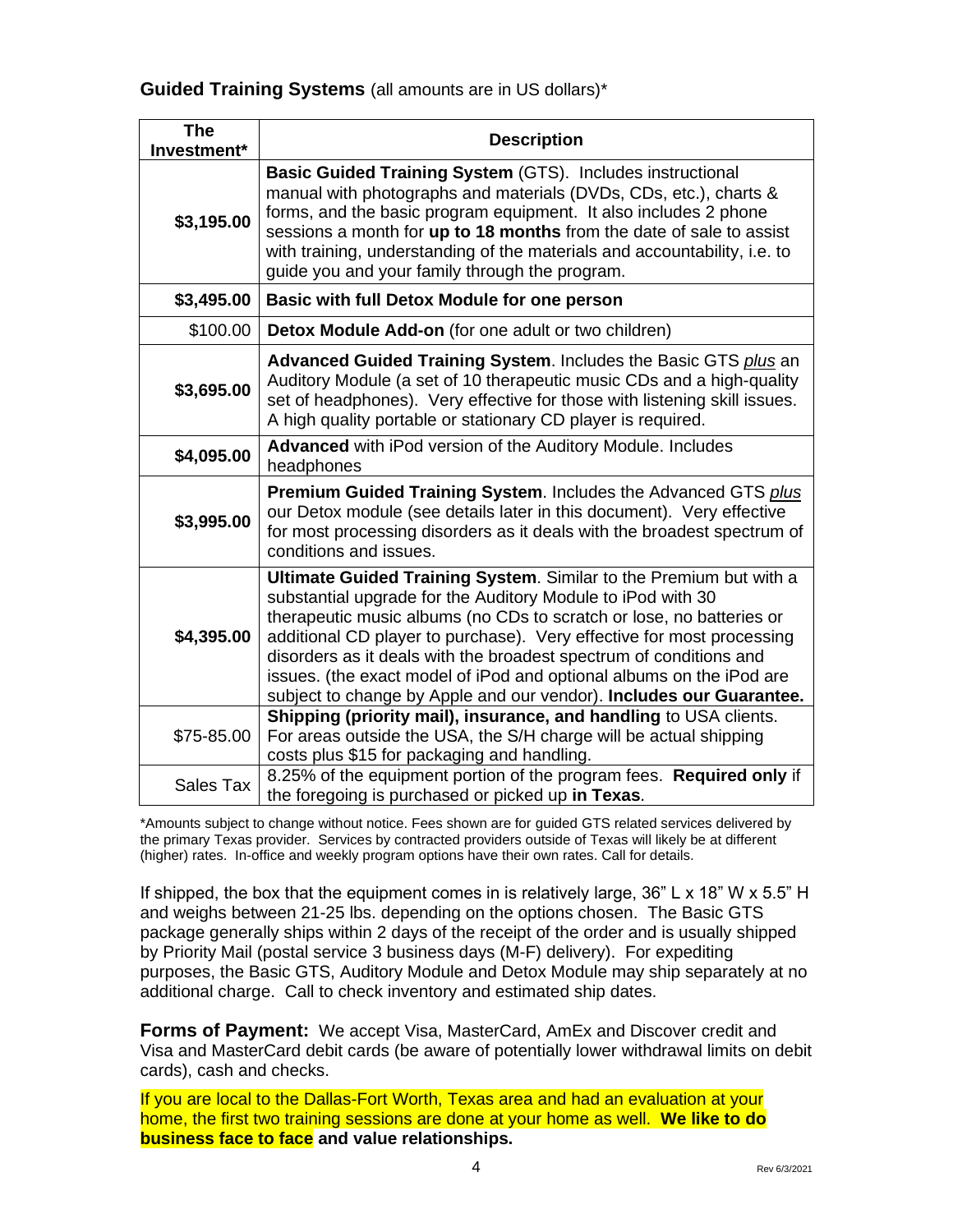To discuss your situation and determine which program option would be best for your family, **call first**: toll free at 1-866-HELP-A.D.D. (1-866-435-7233). Please leave a message if voicemail should pick up.

#### **Our mailing address is:**

Sharper Minds P.O. Box 253 Burleson, TX 76097-0253

## **An absolute bargain with a great return on investment**

When the founders began working with their children through a program in 1997, they paid \$5,000 for a yearlong program which, though very good, missed a number of the significant components of the Sharper Minds program. That would be about \$8,320 in 2021 dollars, the closest being our Basic Program at \$3,195 which is much more effective). In 2004, for a Sharper Minds in-office program, the charge was \$6,255 or \$8,843 in today's dollars. So our top program, currently at \$4,495 which covers the family (and yes, we at times fill out 6 assignment sheets per family), is a bargain. (There are optional add-on charges for additional detox materials or additional equipment)

The savings in emotional capital, in not needing tutoring or specialty schools, and the scholarships most of our students qualify for (in 2021 we saw scholarship certificates for \$26,000 and \$30,000 for two of our former families), provide multiple returns on the investment. And a dollar saved is worth much more than a dollar earned.

# **Guarantee on the Ultimate Training System**

Having worked with families and individuals since 1999 and based upon our high success rate, we have every confidence that you will see notable improvements as well. To the best of our knowledge, the **Sharper Minds Ultimate Training System** deal with more issues and thus improves more areas of the brain than any other program currently available. The program and its subsets have been proven in use with hundreds of families, children, adults and seniors.

We are so confident, that Sharper Minds guarantees the effectiveness of its **Ultimate Guided Training Systems** and their exercises and components in improving brain processing speed, reading, focus, memory, behavior, listening, academic and work performance and general mental processing capabilities.

Therefore, if you do the **Ultimate Guided Training program** in good faith, following the instructions and doing the assignments as provided to you by your Sharper Minds trainer, doing all the exercises and completing the program as facilitated, and you or your student is still dealing with the same issues that you came to us for, than we offer a 50% money-back Guarantee. Certain reasonable restrictions and limitations apply.

If you have any questions or need details pertaining to this guarantee, please call Sharper Minds toll free at 1-866-HELP-A.D.D. (1-866-435-7233).

#### *References and Closing Thoughts*

A number of families are happy to act as references for us. We can provide you with their contact information, providing that this is your last step prior to beginning the program. Please have your finances in order prior to requesting the references.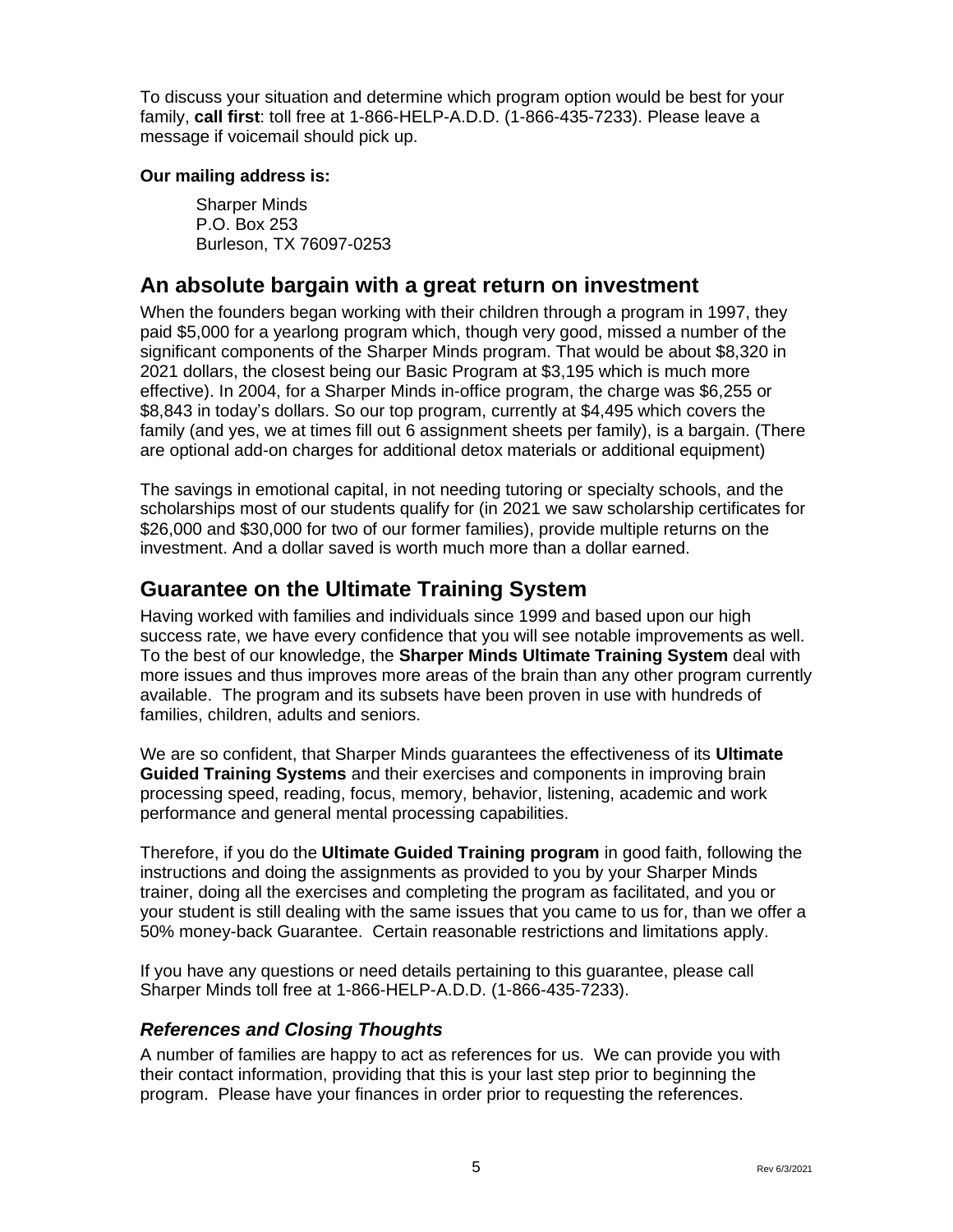We are very much into relationship building with each family or individual we work with. We want to spend qualify time in a friendly, polite and respectful manner with you. We will be working together for your good over the next 14-18 months and ask that you be as committed to your success as we are.

We look forward to working with you,

The staff at Sharper Minds